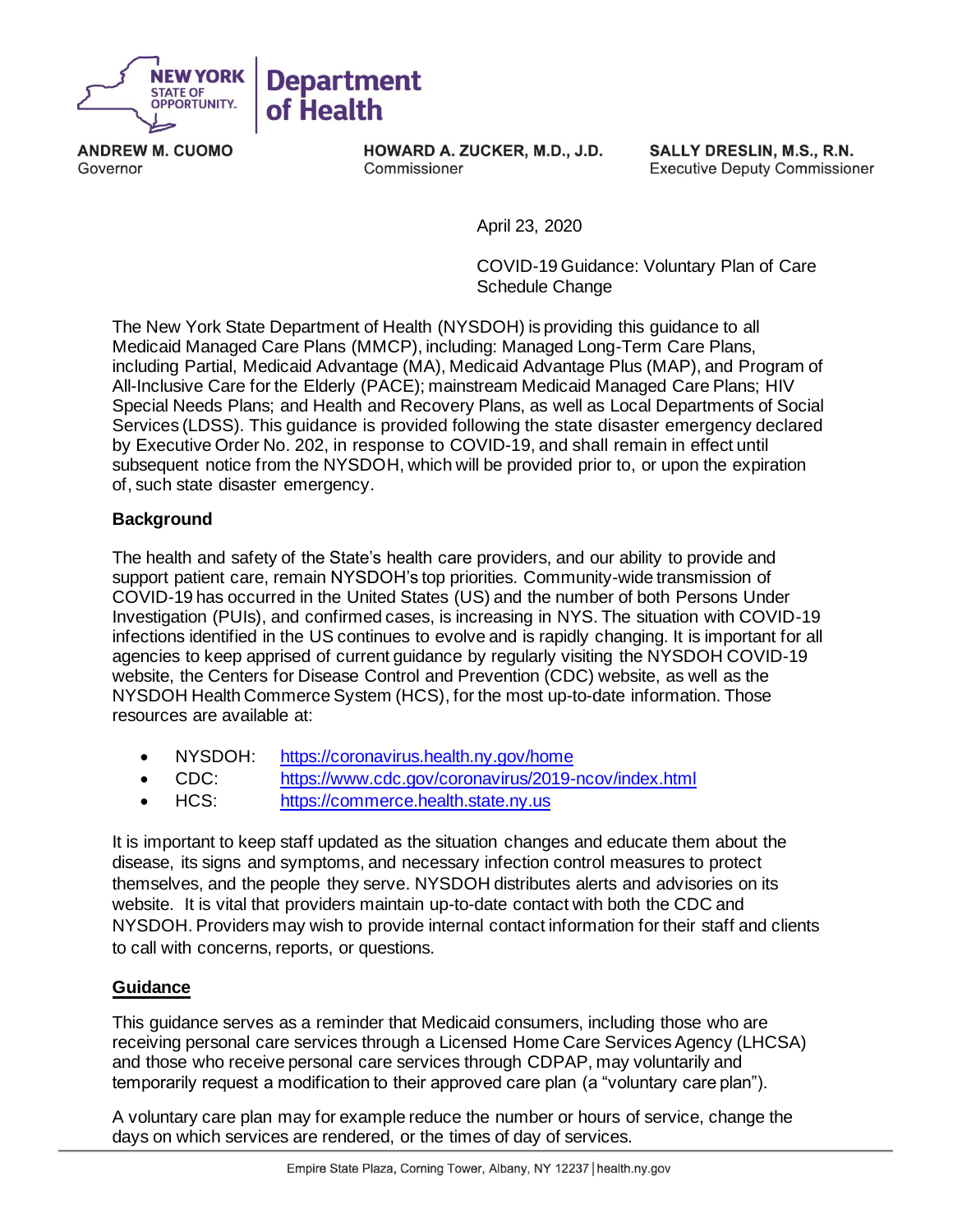When a consumer requests a voluntary care plan, the MMCP or LDSS must:

- Document the consumers request for a schedule change in the voluntary care plan and the date of this request;
- Ensure that the voluntary care plan will allow the consumer to remain safely in the community;
- Upon the consumer's request, send by mail or secure electronic transmission to the consumer a copy of the voluntary care plan for the consumer's signature and return to the MMCP or LDSS;
- Implement the voluntary care plan only upon receipt of the copy of the voluntary care plan signed by the consumer;
- Implement a process to contact the consumer, including by telephone, email, or text, to monitor that the voluntary care plan is in place and to identify the need for any other Medicaid covered services, including but not limited to medical supplies, durable medical equipment and medication;
- • Using the above process, reconfirm the consumer's continued agreement with the voluntary care plan at least every 90 days;
- Terminate the voluntary care plan upon request of the consumer, including a telephonic request, and reinstate the services included in the authorized care plan as soon as possible, but no later than 72 hours of receiving such request; and
- Confirm in writing to the consumer and the LHCSA that the voluntary care plan has been terminated and that the authorized care plan in place prior to the modifications is in effect.

CDPAP consumers may also voluntarily and temporarily request a modification to their care plan and shall promptly notify their Fiscal Intermediary of any schedule change.

 LDSS's may consider such factors as the consumer has refused or cancelled services MMCPs and LDSS may also initiate outreach to consumers that they identify as potentially appropriate for a voluntary care plan. In identifying consumers for outreach, MMCPs and because of concerns about COVID-19 exposure, knowledge that informal supports are or may be available to assist the consumer, and the level of need of the consumer. Should the consumer agree to a voluntary care plan, all of the above requirements of the MMCP and the LDSS apply.

 *voluntary care plan.* A consumer's decision to agree to a voluntary care plan is strictly services in place prior to agreement to the voluntary care plan is not an "adverse benefit determination" under 42 C.F.R. § 438.400 or an "action" under 10 N.Y.C.R.R. § 360-10.3(a) *In no event may an MMCP or LDSS implement or require a consumer to consent to a*  optional and subject to the express and continued agreement of the consumer, as evidenced by the signed voluntary care plan. Accordingly, any changes in services as compared to the that makes such decision by the consumer subject to MMCP appeal and fair hearing rights.

# **Guidance on Home Care Services and Close or Proximate Contacts**

To help protect consumers and personal assistants, attached are two NYSDOH COVID-19 guidance documents related to home care services and close or proximate contact of a confirmed or suspected case of COVID-19. The links to those guidance documents are provided below: